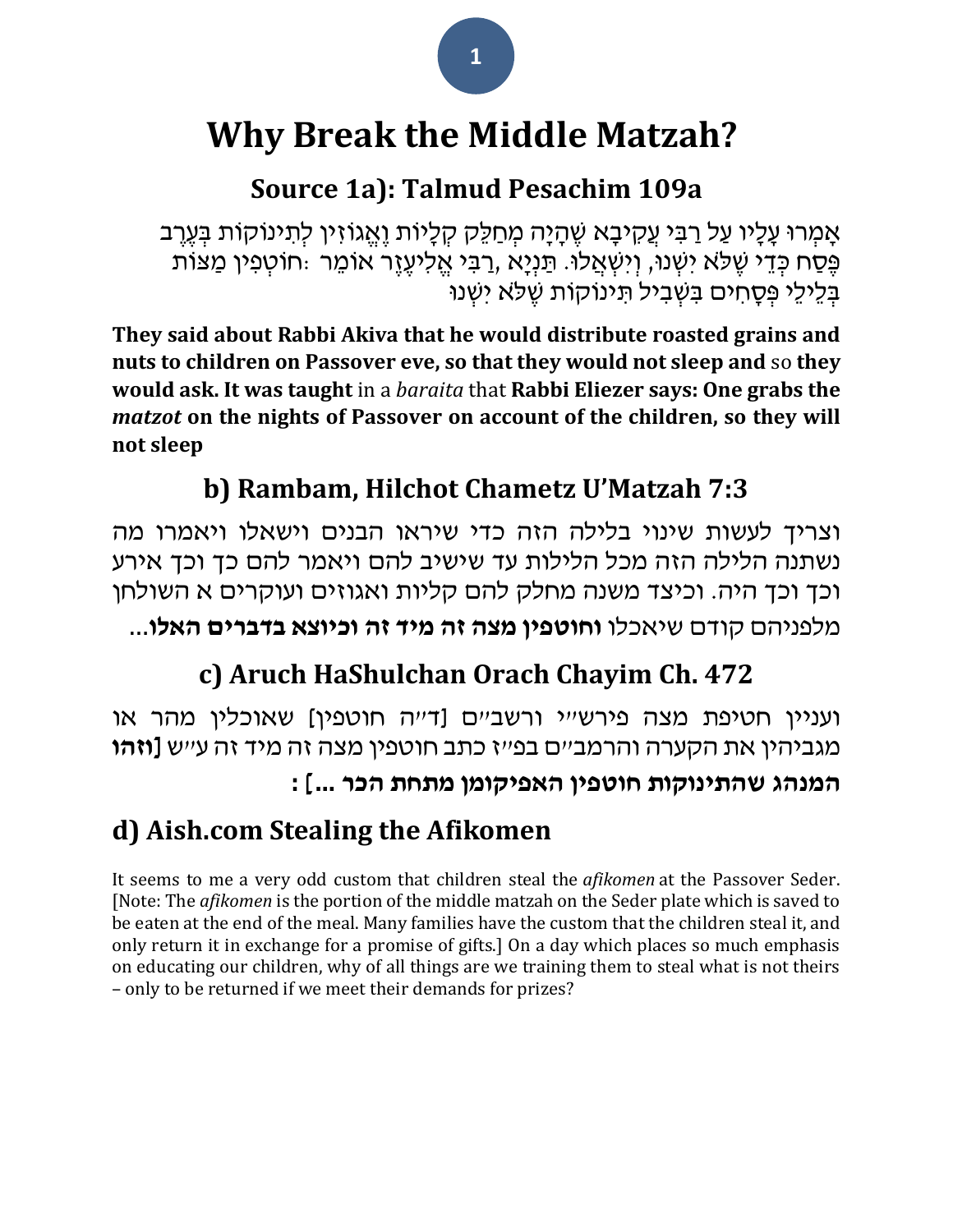#### **The Aish Rabbi Replies:**

You are correct that the practice seems very peculiar. However, the basis for it appears in the Talmud itself [\(Pesachim 109a\)](https://www.sefaria.org/Pesachim.109a?lang=he-en&utm_source=aish.com&utm_medium=sefaria_linker) – at least according to one explanation. The Talmud states, "We grab the matzot on the night of Passover, so that the children will not sleep." Various explanations are offered by the commentators as to the exact meaning of "grabbing" the matzot – such as that we lift them up to get the children's attention or that we hurry to eat them before the children nod off.

Maimonides (Laws of Chametz and Matzah 7:3), however, appears to take "grab" literally, writing that we grab the matzah from one another – again to pique the children's curiosity. At some point in history this practice for some devolved into the children stealing it – although in my family our father OBM would hide it while we stepped out and we would then have to search for it.

My teacher R. Yochanan Zweig offered an interesting insight as to why such a curious custom took hold in Israel – especially since teaching our children to steal seems so antithetical to how we instruct them to behave the rest of the year. He observed that one aspect of slavery is that a slave owns no property. Typically, whatever a slave owns or acquires belongs to his master. Thus, perhaps taking the *afikomen* represents that as slaves, nothing we owned was truly ours. The slave of one master could take from his fellow slave with no consequences. This practice is thus another means of demonstrating to our children just what it felt like to be a slave.

#### **Source 2: Devarim Ch. 16**

| <b>א</b> שָׁמוֹר, אֵת-חֹדֵשׁ הָאָבִיב,<br>וְעֲשִׂיתָ פֵּסַח, לַיהוָה אֱלֹהֵיךָ ִּ כִּי<br>בְּחֹדֶשׁ הָאָבִיב, הוֹצִיאֲדָ יְהוָה<br>אֵלהֵיךָ מִמַּצְרַים--לָיִלָה. | 1 Observe the month of Abib, and<br>keep the passover unto the LORD<br>thy God; for in the month of Abib<br>the LORD thy God brought thee<br>forth out of Egypt by night.                    |
|-------------------------------------------------------------------------------------------------------------------------------------------------------------------|----------------------------------------------------------------------------------------------------------------------------------------------------------------------------------------------|
| וְזָבַחִתָּ פֵּסַח לַיהוָה אֵלֹהֵיךָ,<br>$\mathbf{a}$<br>צאן וּבָקָר, בַּמָּקוֹם אֲשֶׂר-יֹבְחַר<br>יִהוַה, לְשַׁכֵּן שְׁמוֹ שָׁם.                                 | 2 And thou shalt sacrifice the<br>passover-offering unto the LORD<br>thy God, of the flock and the herd, in<br>the place which the LORD shall<br>choose to cause His name to dwell<br>there. |
| לא-תאכל עַלָיו חַמֵץ, <b>שִׁבְעַת</b><br>$\lambda$<br>יַמים תאכל-עַלָיו מַצות לֶחֶם<br><b>עני:</b> כִּי בְּחִפְּזוֹן, יַצַאתַ מֵאֵרֵץ                             | <b>3</b> Thou shalt eat no leavened bread<br>with it; seven days shalt thou eat<br>unleavened bread therewith,                                                                               |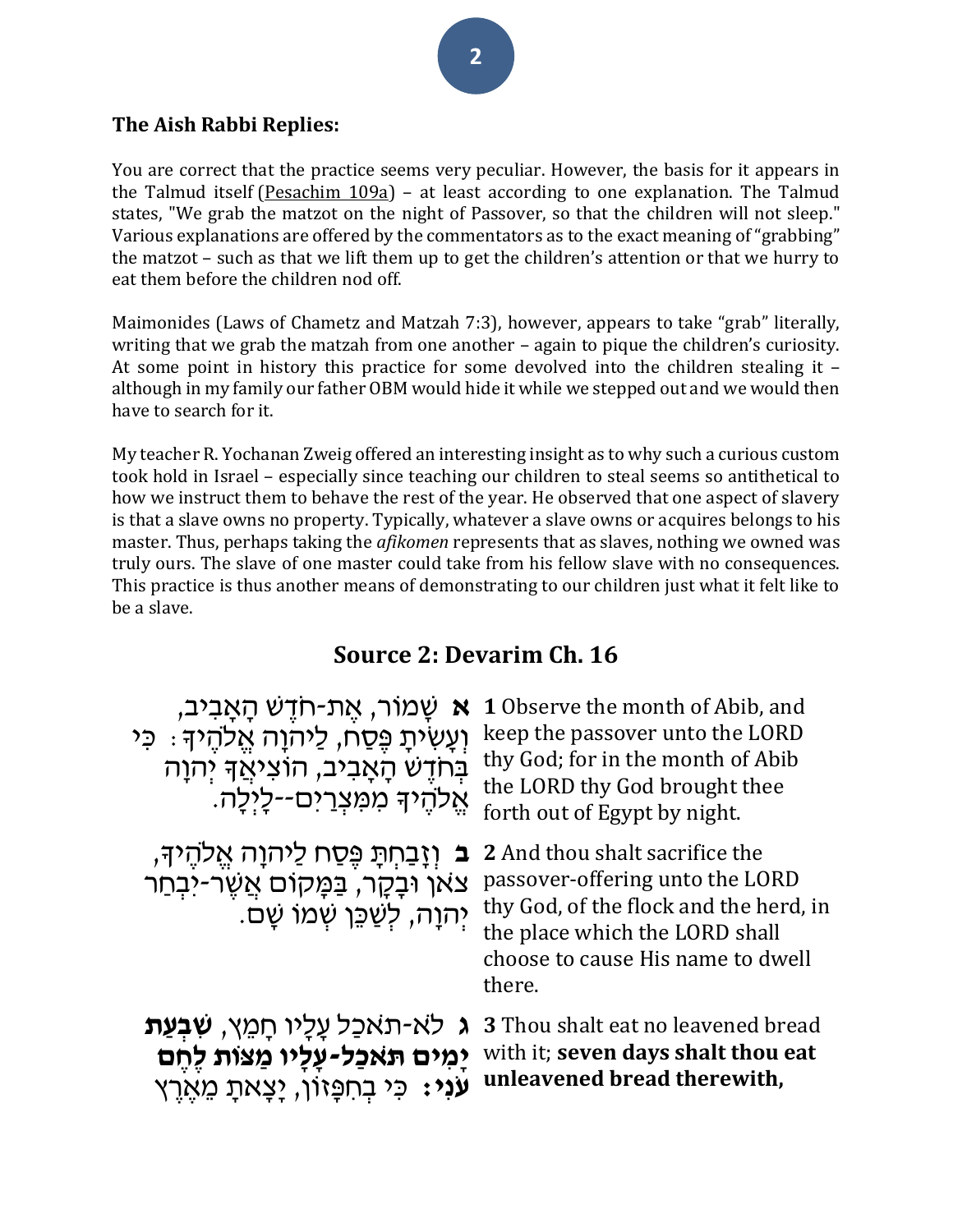מִצְרַיִּם--לְמַעַן תִּזְכּר אֶת-יוֹם **even the bread of affliction;** for in צְאתְךָ מֵאֶרֶץ מִצְרַים, כֹּל יְמֵי haste didst thou come forth out of חַ יֶׁיָך. the land of Egypt; that thou mayest remember the day when thou camest forth out of the land of Egypt all the days of thy life.

#### **Source 3: Talmud, Pesachim 115b-116a**

אָמַר שִׁמוּאֵל: ״לֵחֶם עוֹנִי״ כְּתִיב — לֶחֶם שֵׁעוֹנִין עָלָיו דְּבָרִים. תַּנִיָא נָמֵי הָכִי: ״לֵחֵם עֹוֹנְי״ — לֶחֵם שֶׁעוֹנִין עָלָיו דְּבָרִים הַרְבֵּה. דָּבָר אַחֵר: ״לֶחֶם עוֹנִי״ — ״עֹנִי״ כִּתִיב ,מֶה ּעָנִי שֵׁדַּרְכּוֹ בִּפְרוּסָה ,אַף כָּאן בִּפְרוּסָה. דָּבָר אַחֵר : מַה דַּרְכּוֹ שֵׁל עַנִי הוּא מַסִּיק וְאִשְׁתּוֹ . אוֹפָה, אַף כַּאֹן נַמֵּי — הוּא מַסִּיק וְאִשְׁתּוֹ אוֹפַה

**Shmuel said** that the phrase: **"The bread of affliction [***leḥem oni***]"** (Deuteronomy 16:3) means **bread over which one answers [***onim***] matters,** i.e., one recites the Haggadah over *matza*. **That was also taught** in a *baraita*: *Leḥem oni* is **bread over which one answers many matters. Alternatively,** in the verse, **"***leḥem oni***" is** actually **written** without a vav, which means a poor person. **Just as** it is **the manner of a poor** person **to** eat **a piece** of bread, for lack of a whole loaf, **so too, here** he should use **a piece** of *matza*. **Alternatively: Just as the manner of a poor person** is that **he heats** the oven **and his wife bakes** quickly, before the small amount of wood they have is used up, **so too here;** when baking *matza*, **he heats the oven and his wife bakes** quickly so the dough doesn't rise. This is why *matza* is called the poor man's bread.

**3**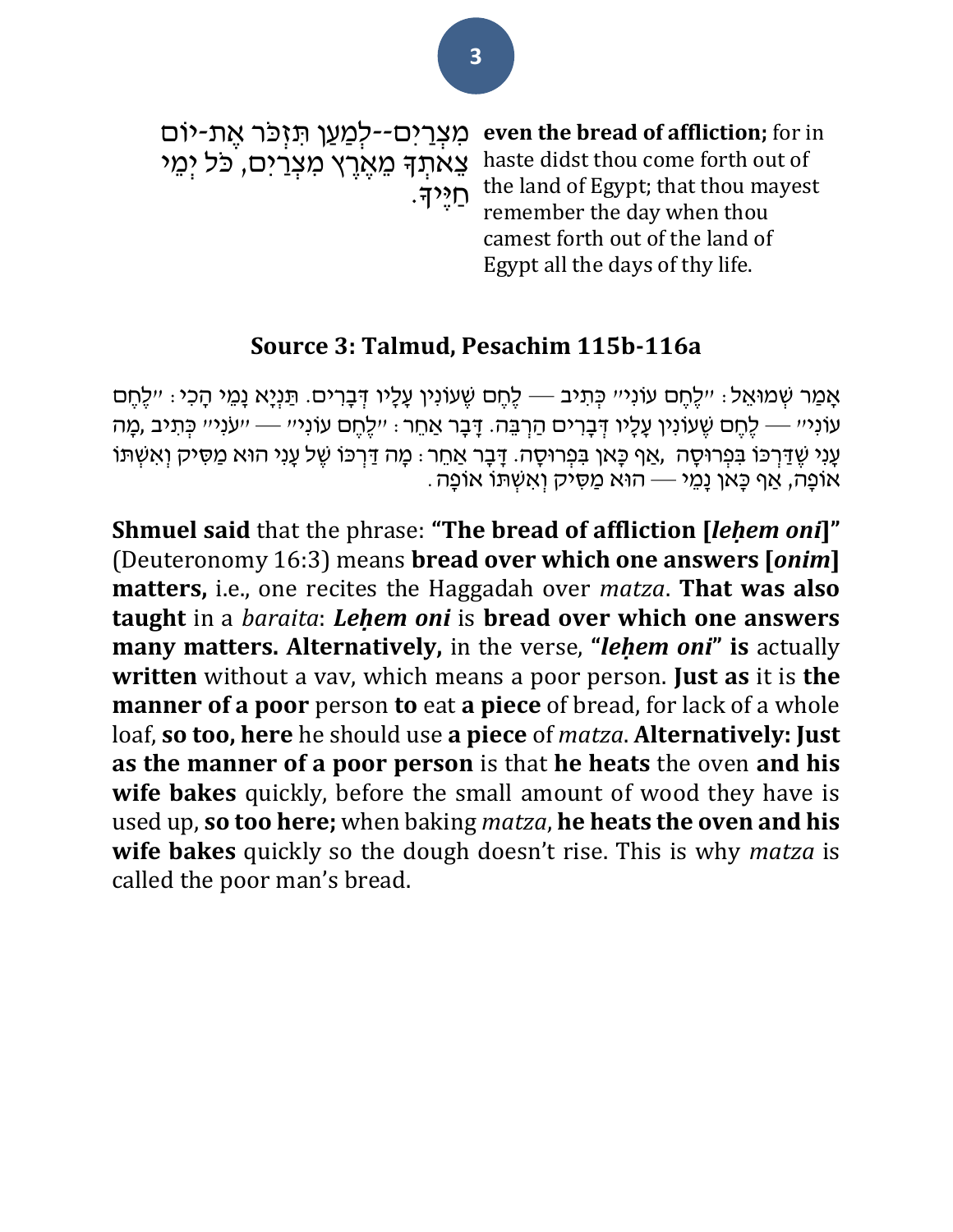## **Source 4: Haggadah shel Pesach**

Wash And **ּורְ חַ ץ**

 *hands your Wash*" נוטלים את הידים ואין מברכים "עַ ל נְטִּ ילַת יָדַ ִּים *but do not say the blessing "on the washing of the hands."*

### .Greens **כַרְ פַס**

לוקח מן הכרפס פחות מכזית – כדי שלא יתחייב בברכה אחרונה – טובל במי מלח, מברך "בורא פרי האדמה", ומכווין לפטור בברכה גם את המרור. אוכל בלא הסבה .

Take from the greens less than a *kazayit* - so that you will not need to say the blessing after eating it; dip it into the salt water; say the blessing "who creates the fruit of the earth;" and have in mind that this blessing will also be for the bitter herbs. Eat without reclining.

ַבְּרוּדְּ אֲתֵּה ה׳, אֱלֹקִינוּ מֶלֶדְּ הַעוֹלָם, בּוֹרֵא פְּרִי הָאֲדָמַה

Blessed are you, Lord our God, King of the universe, who creates the fruit of the earth.

**ץ ַחַי** Break the middle matsah

חותך את המצה האמצעית לשתים, ומצפין את הנתח הגדול לאפיקומן Split the middle matsah in two, and conceal the larger piece to use it for the afikoman.

## **Source 5: R. David Abudarham on the Haggadah**

ואחר אכילת שאר ירקות יבצע אחת מן השלש מצות ויתן חציה בין שתי השלימות והחצי תחת המפה זכר למשארותם צרורות בשמלותם למצת אפיקומן שנאכלת באחרונה זכר לפסח שהיה נאכל על **השבע .ומפני מה נהגו לפרוס המצה קודם** 

**4**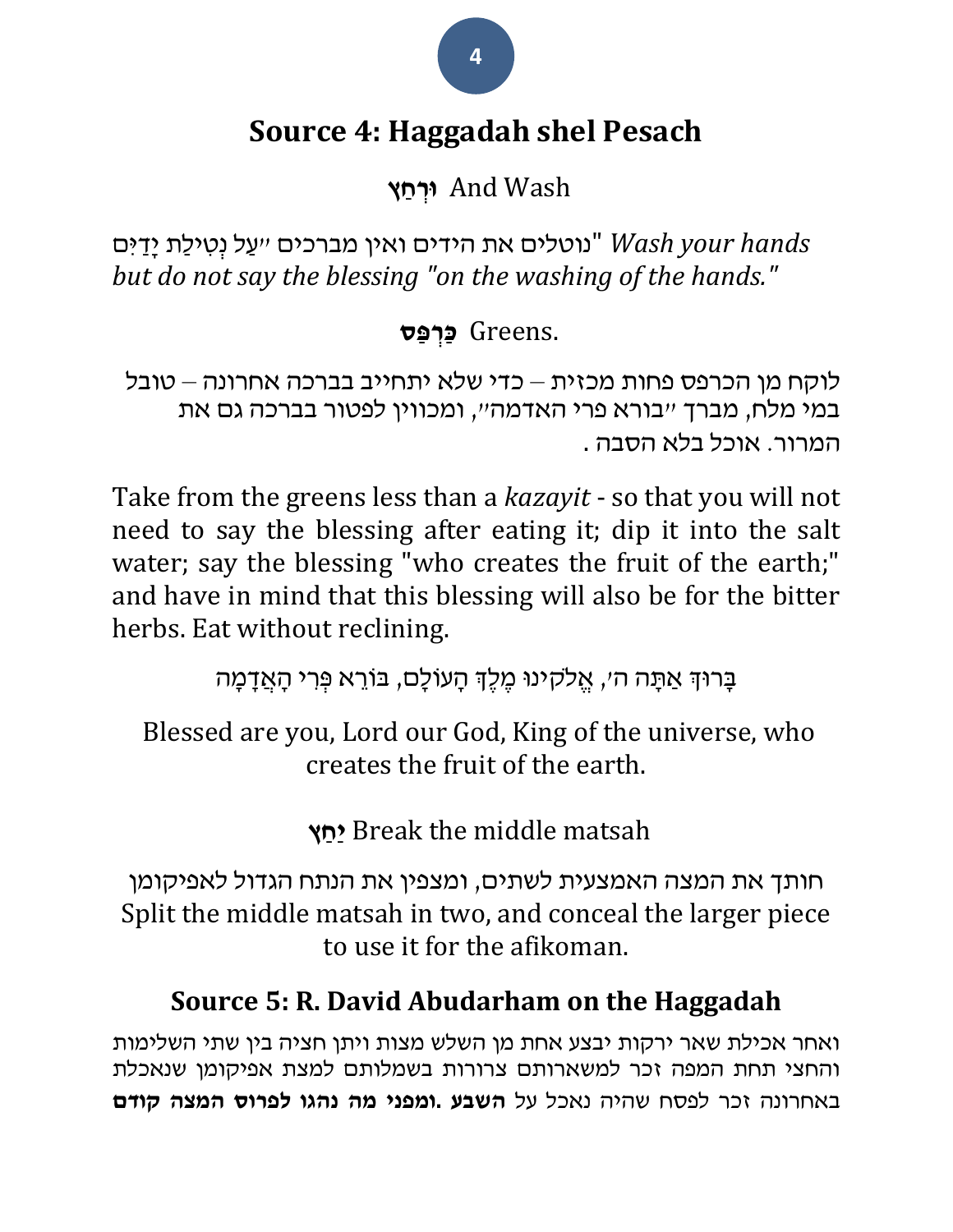#### **ההגדה כדי שלא יאמר הא לחמא עניא אלא על מצה פרוסה כדאמרינן בפסחים מה דרכו של עני בפרוסה אף כאן בפרוסה.**

After eating the karpas, one breaks one of the three matzot, placing half between the two whole matzot and wrapping half of it in a cloth, as a reminder of the verse: "So the people took the dough before it was leavened, their kneading bowls wrapped in their cloaks upon their shoulders." (Exodus 12:34) It is used for the Afikomen which is eaten later as a reminder of the Passover offering, which must be consumed when we are already sated by the meal. **Why do we break the matzah before the reading of the Haggadah? So that when we make the declaration, "This is the bread of affliction," we can do so over a broken piece of matzah. The Talmud Pesahim states, "Just as it is the way of the poor to break bread and put some away for later, so too here, we break the matzah and put away a piece for later.**

#### **Source 6: Rav Ziv Raveh**

**ביציאת מצרים היתה אתערותא דלעילא שלא קדמה לה אתערותא דלתתא.** ההשתדלות לגאולת ישראל היתה מצד הקב"ה וללא תלות במצבם הרוחני של ישראל שהיו שקועים במ"ט שערי טומאה. וכאשר יצאו בני ישראל לא שברו כלל את קליפת מצרים אלא זכו רק לישועה מקומית" בדומה למשל היצה"ר דלעיל. ואמנם" מיד אחר יציאתם" "וַיִּיְרְדְפוּ מִצְרַיִם אַחֲרֵיהֶם וַיַּשִׂיגוּ אוֹתָם חֹנִים עַל הַיָּם כָּל סוּס רֵכֶּב פַרְ עֹּה ּופָרָ שָ יו וְ חֵּ ילֹו..."" **זאת מפני שמרכבת הטומאה של מצרים" היתה קיימת בכוחה ובתוקפה. נמצאנו למדים שגאולה שהיא מכוח אתערותא דלעילא בלבד אין בה כוח לשבר את הקליפה המתנגדת לישראל** ולא תתכן גאולה שלמה אלא על ידי אתערותא דלתתא הקודמת לה" שבכוחה להוציא את ישראל לחירות.

#### **Source 7: Rabbi Nosson of Breslov, Choshen Mishpat 3:31**

וְזֶה בְּחִינַת לֶחֶם עֹנִי , בְּחִינַת עֲנִיּוּת שֶׁהוּא חֵסְרוֹנוֹת כַּנַּיִיל, הַיְנוּ שֶׁעֲל יְדֵי הַמֵּצֵה מַמְשִׁיכִין עַתַּה הַרוּחַ חַיִּים לִהַשְׁלִים הַחִסַּרוֹן לִבַטֵּל הַעֲנִיּוּת**. וְזֶהוּ שֶׁעוֹנְין עַלָּיו דְּבַרִים הַרְבֵּה**, הַיְּנוּ שֶׁעֲתָּה בִּפֵסַח עִקַּר הַתִּקוּן עַל יִדֵי תִּפְלָה, כִּי עֲדַיִן הוּא קֹדֶם קַבָּלַת הַתּוֹרָה וְאֵין יְכוֹלִין לְבָרֵר עֲדַיִן הָאַרְבָּעָה יִסוֹדוֹת עַל יִדֵּי מַעֲשֵׂינוּ, עַל יְדֵי בְּרוּר הַפְּסַק הֲלָכָה*,* כִּי עֲדַיִן לֹא קִבַּלְנוּ אֶת הַתּוֹרָה וִכָל הַבֵּרוּר עַתָּה הוּא רַק מִן הַשָּׁמַיִם עַל יְדֵי בְּחִינַת אִתִּעָרוּתָא דִּלְעֵלָּא שֵׁנִּמְשָׁךָּ עָלֵינוּ בְּרַחֲמָיו רַק עַל יְדֵי תִּפְלָּה וְתַחֲנוּנִים וְעַל יְדֵי זְכוּת אָבוֹת. וְעַל כֵּן שֹוֹבְרִין אֵת הַמַּצָּה, כִּי מַה דַּרְכּוֹ שֵׁל עָנִי בִּפְרוּסָה. שִׁבְירַת הַמַּצָּה זֶה בְּחִינַת ּחִסְּרוֹן שֶׁמְּשַׁבְּרִין וּמְחַסְרִין אֶת הַמַּצָּה בְּכַוָּנָה כְּמוֹ עָנִי שֶׁדַּרְכּוֹ בִּפְרוּסֶה שֶׁהוּא בְּחִינַת ּעֲנִיּוּת וְחֵסְרוֹנוֹת לְהוֹרוֹת שֶׁאֵין בָּנוּ כֹּחַ לְהַשְׁלִים כָּל הַחֵסְרוֹנוֹת עַל יְדֵי מַעֲשֵׂינוּ כִּי אִם בְּרַחֲמֵי ה׳ יִתְבָּרַךְ עַל יְדֵי תְּפִלָּה וּצְעָקָה לַה׳ יִתְבָּרַךְ שֶׁהוּא בְּחִינַת שֶׁעוֹנִין עָלָיו דְּבָרִים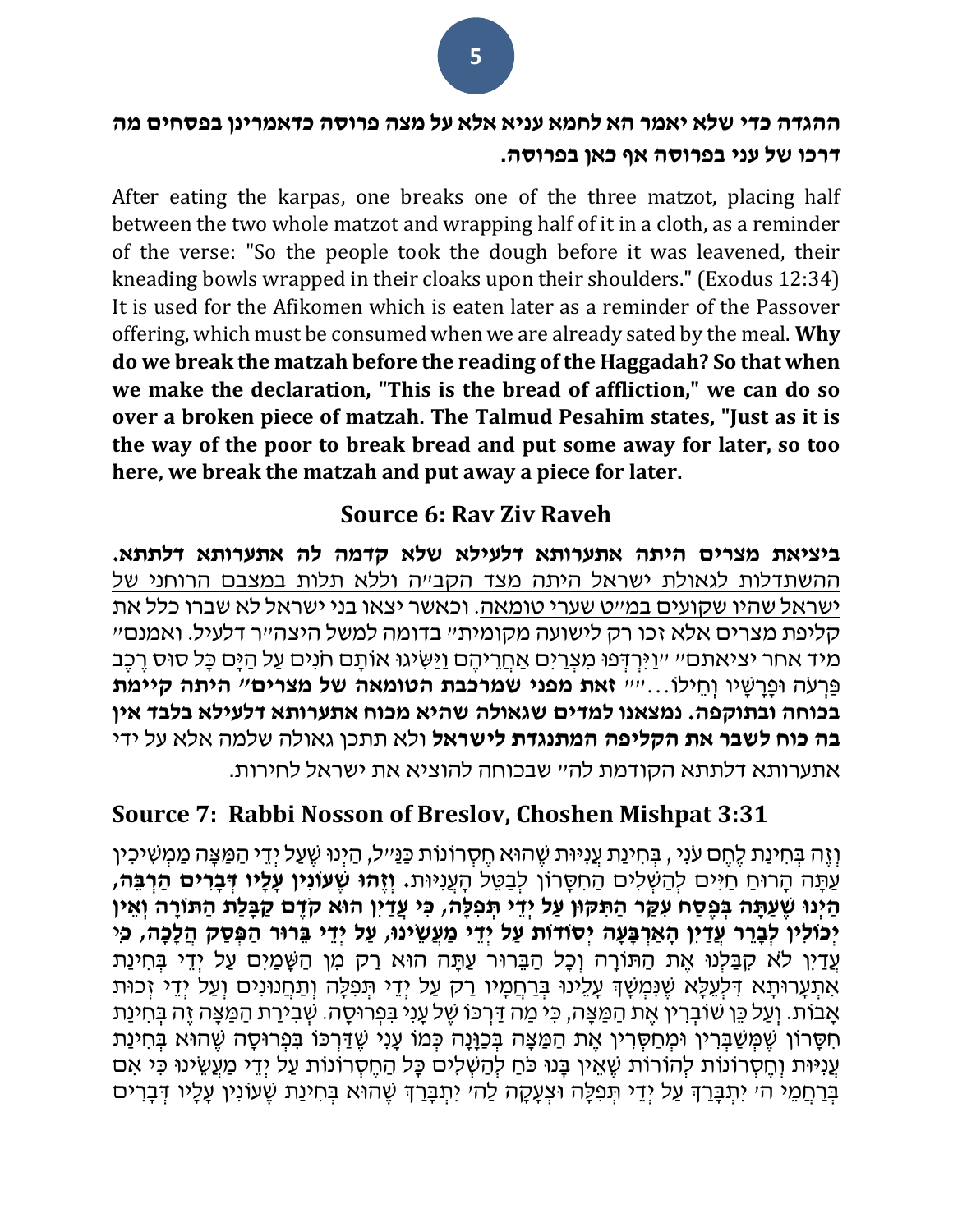הַרְבֵּה כַּנַּ״ל וְעַל יְדֵי זֶה בְּעַצְמוֹ נִשְׁלָם הַחִסָּרוֹן. וְזֶהוּ בְּחִינַת הָאֲפִיקוֹמָן שֶׁנִּקְרָא ״צָפוּן״ ּ צָפֿוּן דַיִּקָא בְּחִינַת רוּחַ צְפוֹנִית וְכוּ׳ כַּנַּ״ל שֶׁהוּא שְׁלֵמוּת הַחֶסְרוֹנוֹת.

**Now during Pesach, the main repairing takes place through prayer. For we are still before the acceptance of the Torah and we lack the ability to purify the four foundations through our actions, through clarifying and ruling on halachah, since we haven't received the Torah**. The purification now comes from heaven through an awakening from on-high which extends to us in His mercy through prayer and supplication and through the merit of the forefathers. Therefore, we break the matzah, for such is the way of the poor person - with pieces. The breaking of the matzah is the idea of deficiency, and that we break and make the matzah deficient purposefully, like a poor person whose way is with pieces which represents the notion of poverty and a lack of completeness to show we don't have the power to complete all of our deficiencies through our actions but only with the mercy of Hashem through prayer and crying out to Hashem which is the idea of "we recite many thing upon it" and through this we fill in our deficiencies.

### **Source 8: Daat Zekenim Shmot Ch. 12 Echoes of our last shiur**

**ח( ואכלו את הבשר.** לכך נהגו העם לעשות בליל פסח שלש מצות זכר לשלש סאין שאמר מהרי שלש סאים ופסח היה. ויש אומר זכר לשלשה אבות ובציעתה זכר לקריעת ים סוף וירדן שנבקע בפסח

"They are to eat the meat" this is the reason why the people established the custom to take three unleavened loaves of bread on the evening when the meat of the Passover would be consumed. It was a reminder of the three measures of flour Avraham told Sarah to use when baking cakes for what turned out to be the three angels, one of whom predicted when she would give birth to Yitzchak. (Genesis 18,6) The date happened to be that of the first day of Passover, (in the future) as we know from the fact that on the same evening Lot welcomed two of these angels and served them unleavened bread. An alternate version of the significance of the three matzot on our seder dish is that they are to remind us of the three patriarchs. The reason why we break the middle one of these three matzot in half is that it symbolises G–d having split the sea of reeds in half to enable the Jewish people to cross it and escape the pursuit of Pharaoh and his army.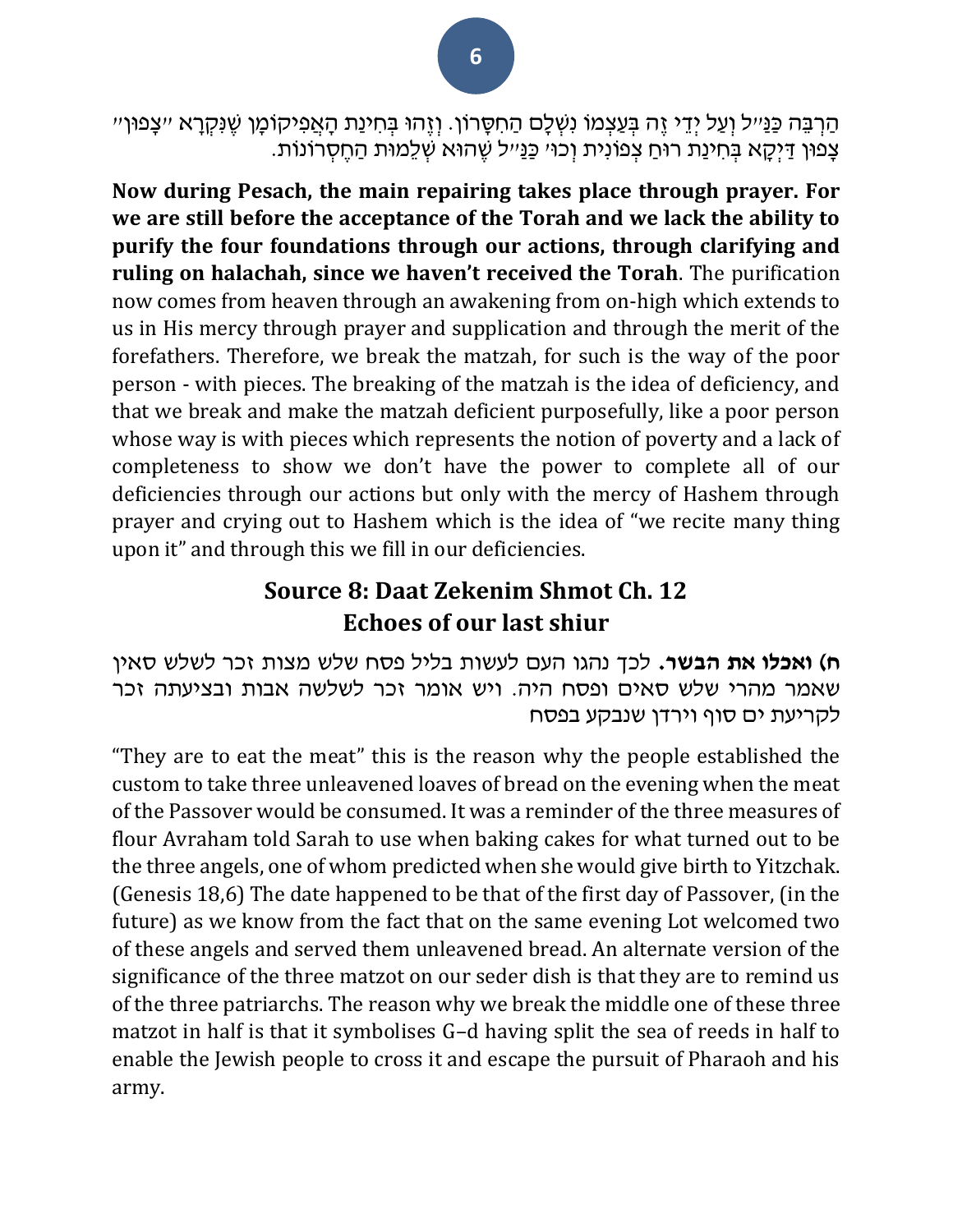### **Source 9: Bereishit 14:14-15**

ַוַּיִּשְְׁמַע אַבְרָם כִּי נִשְֽֽבָּה אָחֶיו וַיָּ֫יֶרָק אֶת־חֲנִיכָיו יְלִידֵי בֵיתֹו שְׁמֹנֶה עָשָׂר וּשְׁלִש ָּמְאֹוֹת וַיִּרְדָּף עַד־דָּן

When Abram heard that his kinsman had been taken captive, he mustered his retainers, born into his household, numbering three hundred and eighteen, and went in pursuit as far as Dan.

### **ַוֵּיָחֵֵּ֨לק ֲע ֵּליֶֶ֧הם ׀ ַַ֛ל ְיָלה ֥הּוא ַוֲע ָבָָ֖דיו ַוַיֵֵּּ֑כם ַו ִׁיְר ְדפֵּם֙ עַ ד־חֹובָָ֔ ה אֲ שֶ ֥ ר מִׁ שְ מ ָֹּ֖ אל לְדַ מָ שֶ ק׃**

At night, he and his servants deployed against them and defeated them; and he pursued them as far as Hobah, which is north of Damascus.

### **Source 10: Devarim Ch. 16**

לֹא־תאכַל עָלָיוֹ חָמֵ֫ץ שִׁבְעַת יָמֶים תִּאכַל־עָלִיו מַצָּוֹת לֶחֶם עֶנִי כִּי בְחִפָּזוֹן יָּצְאתָ מֵאֶרֶץ מִצְרַ֫יִם לְמַעַן תִּזְכֹּךְ אֶת־יָוֹם צֵאתְךָ מֵאֶרֶץ מִצְרַיִם כָּל יְמֵי חַיֶּיךָ :

You shall not eat anything leavened with it; for seven days thereafter you shall eat unleavened bread, bread of distress—for you departed from the land of Egypt hurriedly—so that you may remember the day of your departure from the land of Egypt as long as you live.

### **Source 11: Mishna Berachot Ch. 1**

מַ זְכִּירִין יְצִיאַת מִצְרַיִם בַּלֵּילוֹת. אָמַר רַבִּי אֶלְעָזָר בֶּן עֲזַרְיָה ,הֲרֵי אֲנִי כְּבֶן ּ שִׁבְעִים שָׂנָה, וְלֹא זָכִיתִי שֶׁתֵּאָמֵר יְצִיאַת מִצְרַיִם בַּלֵּילוֹת, עַד שֶׁדְּרָשָׁהּ בֶּן ֿוֹמָא ,שֶׁנֶּאֱמַר [דברים טז](/Deuteronomy.16) לְמַעַן תִּזְכֹּר אֶת יוֹם צֵאתְדָּ מֵאֶרֶץ מִצְרַיִם כֹּל יִמֵי חַ יֶּמֵי חַיֶּּיִךְ ,הַיָּמִים .כֹּל יְמֵי חַיֶּיךָ ,הַלֵּילוֹת. וַחֲכָמִים אוֹמְרִים ,יְמֵי חַיֶּיךָ , . הָעוֹלָם הַזֶּה .כֹּל יִמֵי חַיֵּיךָ ,לְהָבִיא לִימוֹת הַמָּשִׁיחַ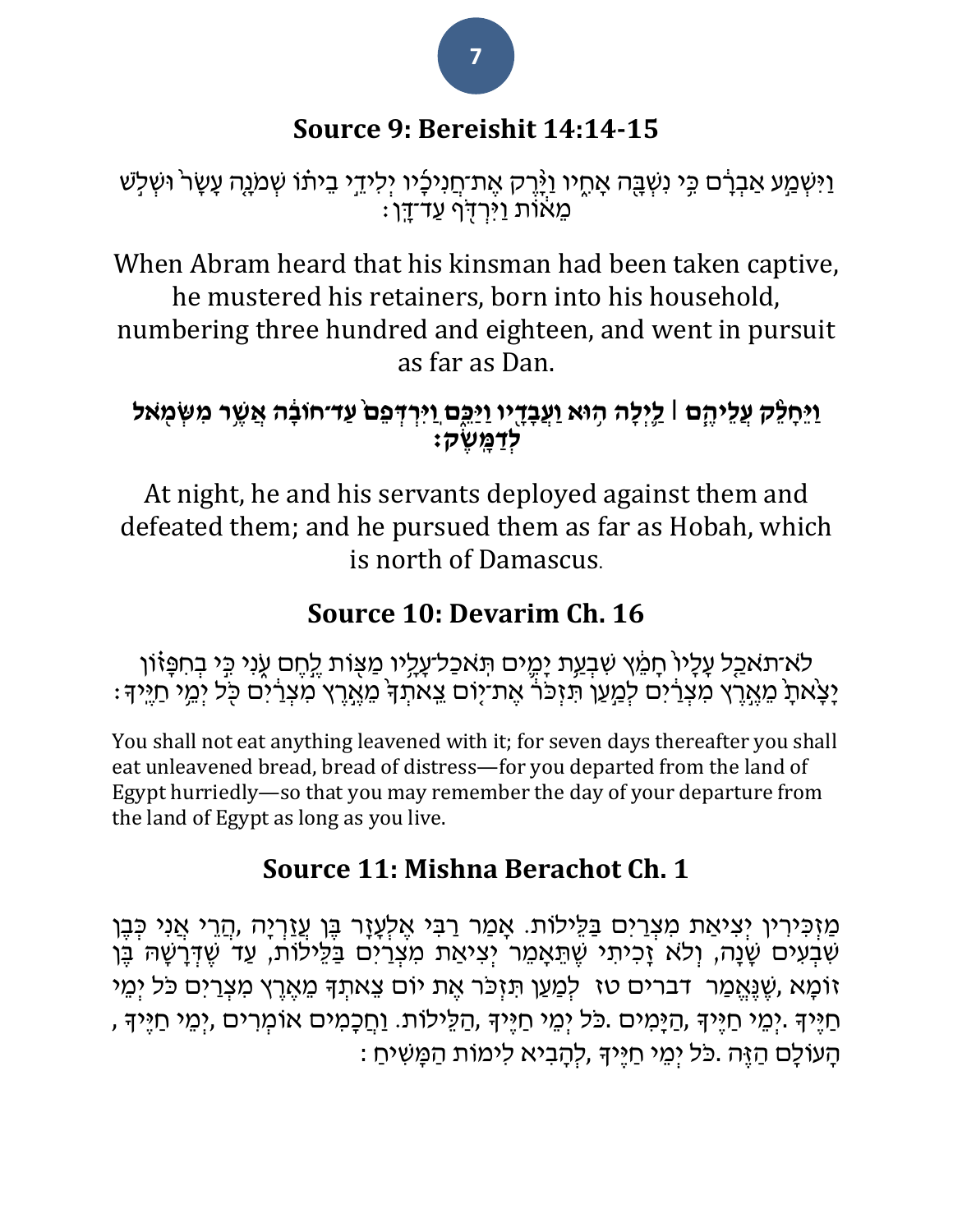It is a mitzva by Torah law to mention the exodus from Egypt at night, but some held that this mitzva was, like phylacteries or ritual fringes, fulfilled only during the day and not at night. For this reason it was decided: The exodus from Egypt is mentioned at night, adjacent to the recitation of *Shema*. [Rabbi Elazar ben Azarya](/topics/rabbi-elazar-b-azaryah) said: I am approximately seventy years old, and although I have long held this opinion, I was never privileged to prevail (*Me'iri*) and prove that there is a biblical obligation to fulfill the accepted custom (Ra'avad) and have the exodus from Egypt mentioned at night, until [Ben Zoma](/topics/shimon-b-zoma) interpreted it homiletically and proved it obligatory. [Ben Zoma](/topics/shimon-b-zoma) derived it as it is stated: "That you may remember the day you went out of the land of Egypt all the days of your life" [\(Deuteronomy 16:3\)](/Deuteronomy.16.3). The days of your life, refers to daytime alone; however, the addition of the word all, as it is stated: All the days of your life, comes to add nights as well. And the Rabbis, who posit that there is no biblical obligation to mention the exodus from Egypt at night, explain the word, all, differently and say: The days of your life, refers to the days in this world, all is added to include the days of the Messiah.

#### **Source 12: Gemara Brachot 12b-13a**

**גְּמָ׳** תַּנְיָא, אָמַר לָהֶם בֶּן זוֹמָא לַחֲכָמִים: וְכִי מַזְכִּירִין יְצִיאַת מִצְרַיִּם לִימוֹת הַמָּשִׁיחַ! וַהֲלֹא כְּבָר נֶאֱמַר ״הִּנֵּה יָמִים בָּאִים נְאָם ה׳ וְלֹא יאמְרוּ עוֹד חַי ה׳ אֲשֶׁר הֶעֱלָה אֶת בְּנֵי יִשְׂרָאֵל מֵאֶרֶץ מִצְרַים כִּי אם חַי ה׳ אֲשֶׁר הֶעֱלָה וַאֲשֶׁר הֵבִיֹּא אֶת זֶרַע בֵּית יִשְׂרָאֵל מֵאֶרֶץ צָפוֹנָה וּמִכּל הָאֲרַצוֹת אֲשֶׁר הְדַּחְתִּים שַׁם״.

**GEMARA:** The fundamental dispute between Ben Zoma and the Sages appears in the mishna, and the *baraita* cites its continuation. Disputing the position of the Sages that: All the days of your life, refers to both this world and the days of the Messiah, **it was taught** in a *baraita* that **Ben Zoma said to the Sages: And is the exodus from Egypt mentioned in the days of the Messiah? Was it not already said** that Jeremiah prophesied that in the days of the Messiah: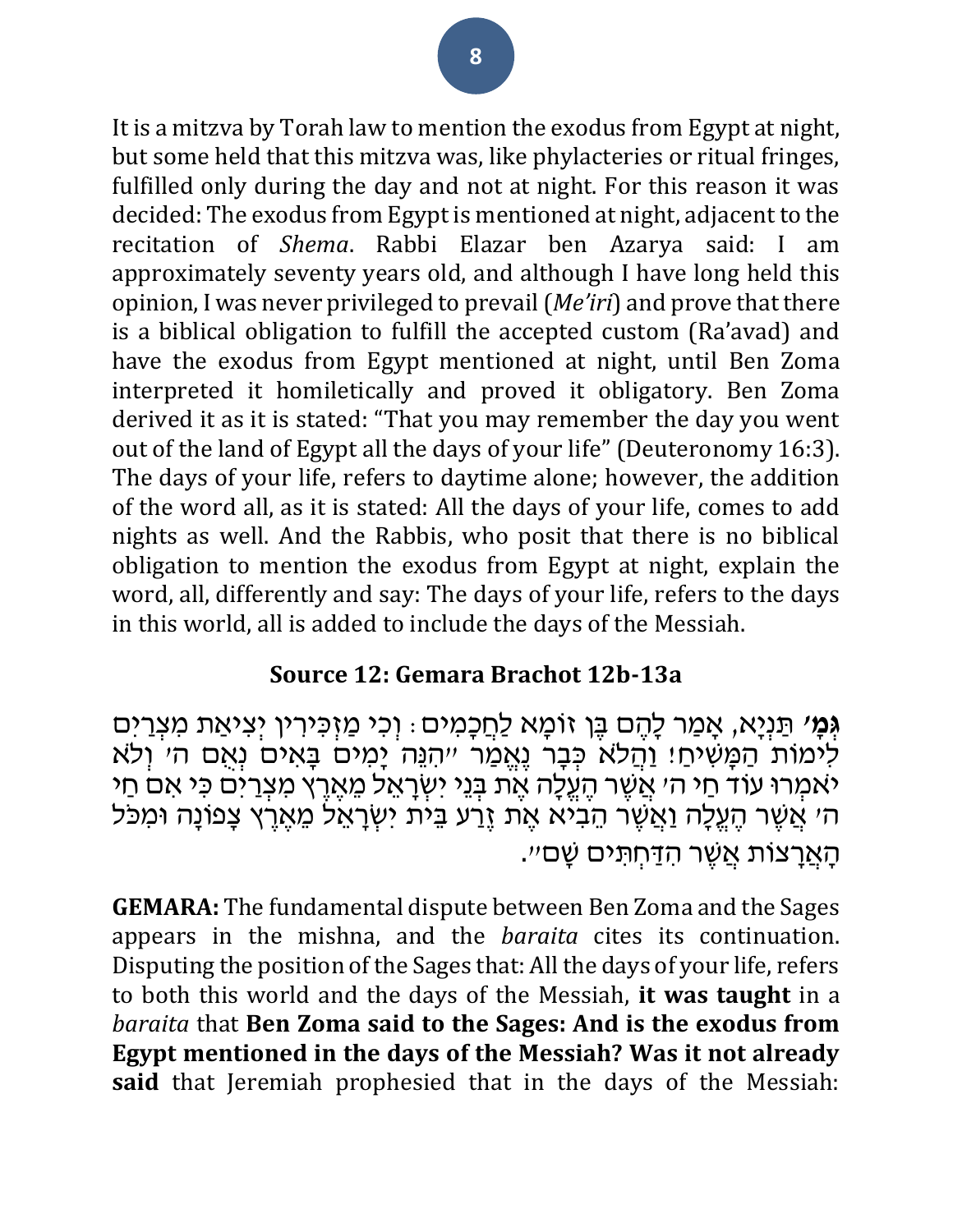#### **"Behold, days are coming, says the Lord, that they will no longer say: The Lord lives Who brought up the children of Israel out of the Land of Egypt. Rather: As the Lord lives, that brought up and led the seed of the house of Israel up out of the north country and from all the countries where I had driven them"** (Jeremiah 23:7– 8).

אָמְרוּ לֹו: לֹא שֶׁתֵּעֲקֶר יִצִיאַת מִצְרַיִּם מִמְּקוֹמָהּ, אֵלָּא שֶׁתְּהֵא שִׁעְבּוּד מַלְכִיוֹת עִיקֵר, וְיִצְיאַת מִצְרַיִּם טַפֵּל לֹו.

The Sages rejected this claim **and they said to him** that these verses do **not** mean **that** in the future **the exodus from Egypt will be uprooted from its place** and will be mentioned no more. **Rather,** redemption from **the subjugation of the kingdoms will be primary and the exodus from Egypt will be secondary.**

ֿכַּיֹּוֹצֵא בּוֹ אַתָּה אוֹמֵר: ״לֹא יִקָרֵא שִׁמְךָּ עוֹד יַעֲקָב כִּי אִם יִשְׂרָאֵל יִה שָׁמֵדּ״

**On a similar** note, **you say:** The meaning of the expressions: It will not say, and they will no longer mention, are not absolute, as in the verse: **"Your name shall no longer be called Jacob; rather, Israel will be your name"** (Genesis 35:10). There, too, the meaning is

לֹא שֶׁיֵּעָקֵר *יי*ַיַעֲקֹביי מִמְּקוֹמוֹ, אֶלֵּא *יי*ִישְׂרָאֵליי עִיקָּר וְי*י*ַעֲקָביי טַפֵּל לו. וְכֵן הוּא אוֹמֵר ״אַל תִּזְכְרוּ רֹאשׁנות וְקַדְמֹנִיּוֹת אַל תִּתְבֹנָנוּ״: אַל תִּ כְּרֹוּ רִאשׁנוֹת״ — זֶה שִׁעְבּוּד מַלְכִיוֹת, ״וְקַדְמֹנִיּוֹת אַל תִּתְבֹּנָנוּ״ ה יִצְיָאַת מִצְרַיִּם. <sup>--</sup>

**not that** the name **Jacob will be** entirely **uprooted from its place, but that** the name **Israel** will be the **primary** name **to which** the name **Jacob** will be **secondary,** as the Torah continues to refer to him as Jacob after this event. **And it also says** that the ultimate redemption will overshadow the previous redemption in the verse: **"Do not remember the former events, and do not ponder things**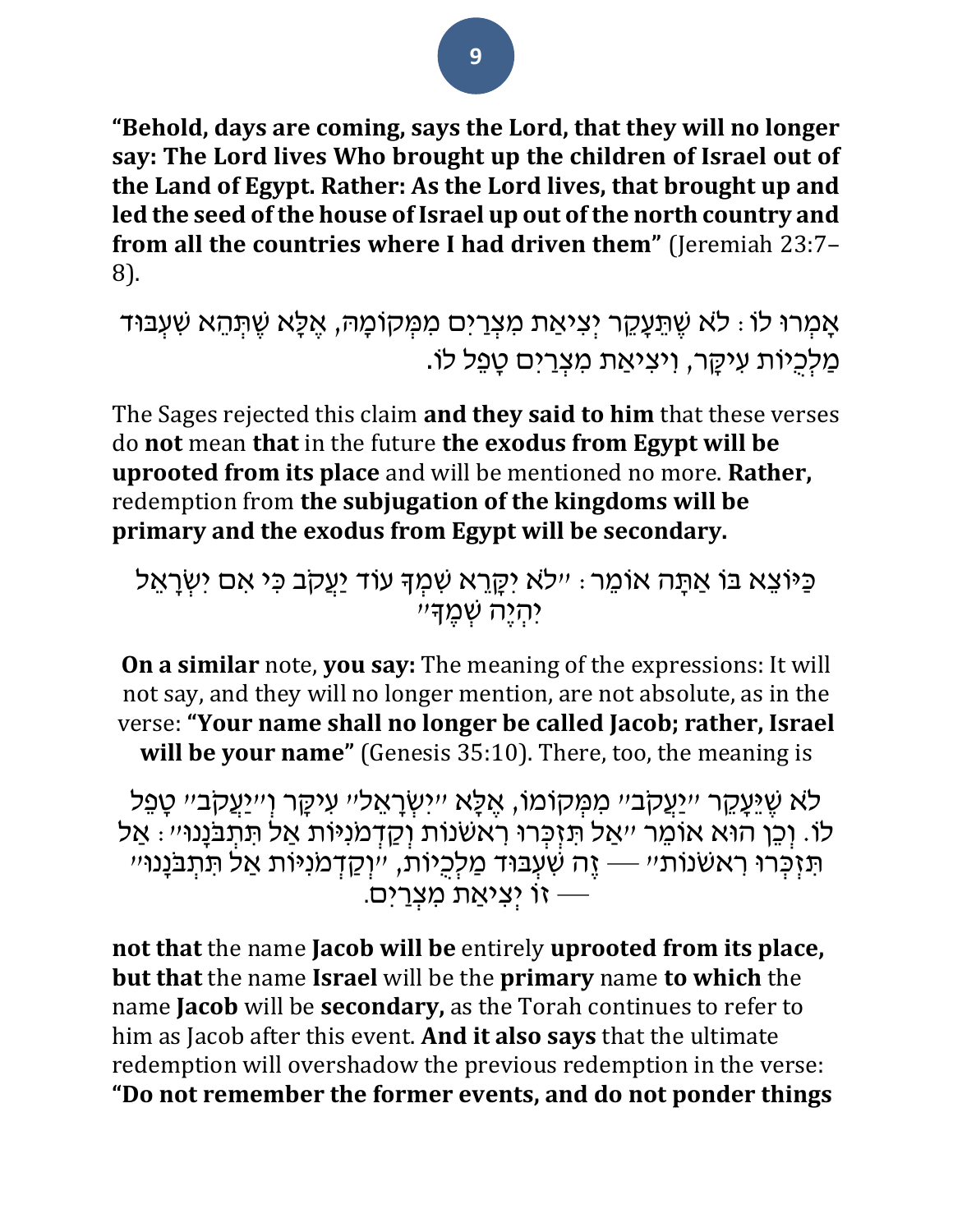**of old"** (Isaiah 43:18), and the Gemara explains: **"Do not remember the former events," that is the subjugation to the kingdoms, and "do not ponder things of old," that is the exodus from Egypt,** which occurred before the subjugation to the nations.

#### **Source 13: R. Naftali Hertz Ginzburg, Seva Ratzon on the Haggadah**

**ומה** שלוקחין מצה האמצעית וחולקה לשנים ומטמינין החציו תחת הכר שיהי' שמור לאפיקומן ולדעת מהר"יל צריך לייקח חלק הגדול ממצה הבצועה לאפיקומן הלא דבר הוא וצריך טעמא: ואמינא \* טעם לשבח ע"פ המ"ר וז"ל ויחלק עליהן הלילה אותו הלילה נחלק לשנים ובחצות הראשון נעשה הנס לאברהם שהרג המלכים ובחצות לילה חלק השנית נעשה הנס לישראל ע"י מכת בכורים וידוע דמשה קרא המזבח ה' ניסי ע"ש הנס כדי שיהי' שם הנס נזכר ע"י קריאת השם זה: נשמע מזה שצריך לעשות דבר שיהי' לזיכרון הנס ובהיות כן יש לומר דמ"ה המצוה הוא ליקח מצה האמצעית דווקא ולא עליונה או תחתונה וחולקה לשנים כדי לזכור הנס ר"ל כשם שמצה אמצעית זו נחלקה לשנים דוגמת זה נחלקה הלילה הזה לשנים ובחלק הראשון הי' נס של אברהם ובחלק השני' נעשה הנס לישראל שהוכו הבכורים: **ומה** שהוא צפון תחת הכר להיות משומר לאפיקומן ה"ט דאי' במ"ר ליל שימורים הוא הלילה \* הזה הוא משומר לגאולה אחרונה לע"ל שתהי' ג"כ בליל פסח: ודעת הש"ך ג"כ נוטה לזה שכתב הלילה של ליל פסח נחלקה לשנים דבחלק הראשון נעשה הנס לישראל שניצולו וחלק השני הניח הק"בה לע"ל לגאולה אחרונה ע"כ מניחין החצי׳ תחת הכר שיהי׳ שמור שמה להורות שחלק זה הוא מורה על הגאולה אחרונה כך חצי הלילה מזה הלילה הוא שמור לע"ל לגאולה אחרונה: וכדי לצאת שני הטעמים עבדינן ככולהו ובוצע אמצעית כדי לזכור הנס של אברהם ומניחין החציו תחת הכר להורות על הגאולה אחרונה כמ"ש השך. והשתא ניחא דעת מהר"ריל שכתב שהחלק הגדול מן המצה אמצעית \* יקח לאפיקומן שיהי' שמור תחת הכר ר"ל מאחר שזה החלק הוא מורה על הגאולה שתהי' לע"ל ואמרו חז"ל לע"ל יהי' גאולה אחרונה עיקר ויציאת מצרים טפל וע"כ מאחר שהוא רמז על הגאולה לע"ל והיא עיקור ע"כ יש ליקח חלק הגדול לזה אבל חציו השני' שהוא רמז על הנס של יציאת מצרים והוא תהי' טפילה ע"כ מניחין חלק הקטן בקערה כדבר הטפל:

We take out the middle *matzah,* break it in half and hide the broken piece for the *Afikomen*. According to the *Maharil,* we should set aside the larger piece of the broken *matzah* for the *Afikomen.* The broken middle *matzah* is an allusion to the fact that the night of the Passover was divided into two parts. It was during the first half of the night that God helped Abraham overcome the five kings who took Lot captive,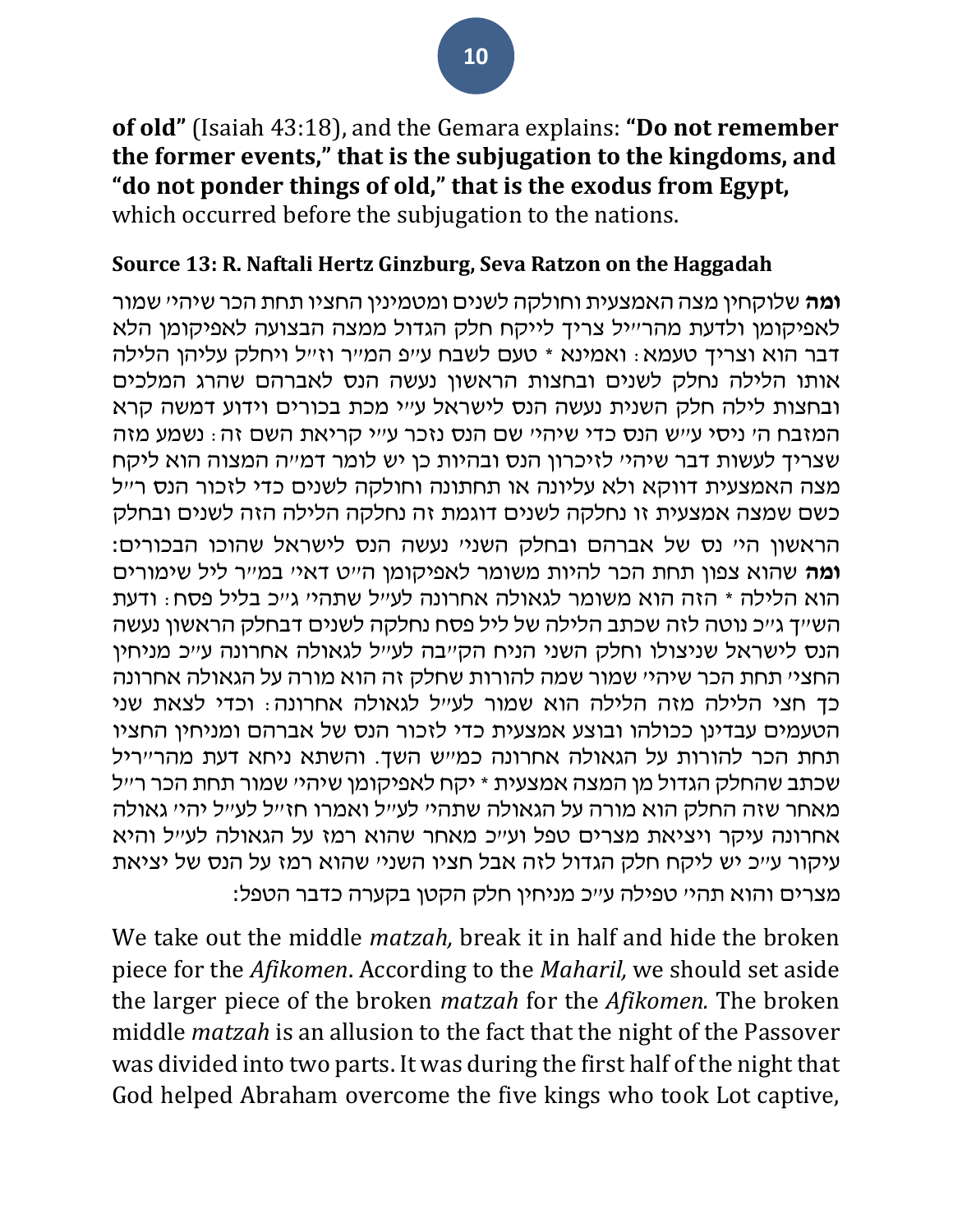and it was during the second half of the night that God performed the miracle of the Passover, striking down the first born. In the wilderness Moses called the altar that he built *Adonai Nisi,* God is my miracle is a reminder of the miracle in Egypt. This implies that we too must perform some act as a reminder of the miracle of the tenth plague; we don't take the upper or the lower *matzah* but the middle one as a reminder of miracles in the time of Abraham and Moses.

We hide away the *Afikomen* as an allusion to the *Midrash* on "It was for the Lord a night of watching." ( $\frac{Exodus 12:42}{Bxi 2:42}$ ) This means that it is set aside for watching until the final redemption which will also take place on Passover. The *Shach* also explains it this way; the night of Passover is divided into two parts – the first half for the miracles with which Israel was redeemed from Egypt and the second half for the future redemption. We hide the *Afikomen* for the future redemption. The broken *matzah,* then, is allusion to both sets of miracles: Abraham and Moses, and the past and future redemptions. We can now understand why the *Maharil* said that the *Afikomen* must be a larger piece of *matzah*. The sage taught that after the final redemption, the exodus from Egypt will become secondary while the final redemption will become essential – the *Afikomen* is larger for this reason. The piece of *matzah* remaining on the *Seder* plate is an allusion to the Exodus; it is smaller since in the time of the final redemption the Exodus will be of less importance as well.

#### **Source 14: Shulchan Aruch Orach Chayim Ch. 477**

**לאחר גמר כל הסעודה אוכלים ממצה השמורה תחת המפה )א ( א**  < **אית (ב) כל אחד, זכר לפסח הנאכל (ג) על השובע, (ד) < < a> ויאכלנו בהסיבה** (ה) ולא יברך עליו, \* (ו) [א\*] ויהא זהיר לאכלו קודם חצות. (ויקדים עצמו (ז) שגם ההלל יקרא קודם חצות) (ר״ן פ' ע״פ וסוף פ״ב דמגילה).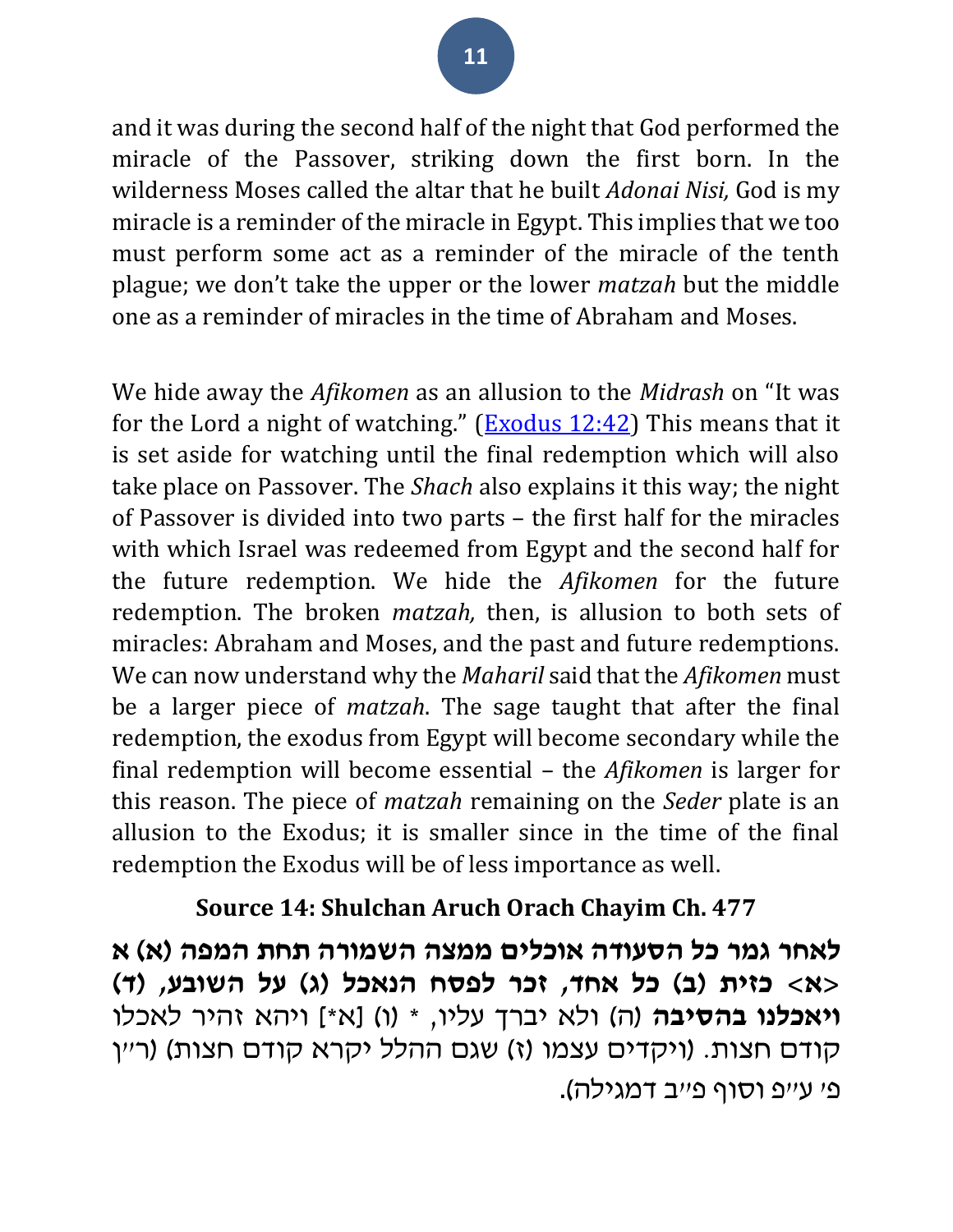#### **Source 15: R. Eliezer Melamed, Peninei Halacha**

SA 477:1 explains that the afikoman commemorates the korban Pesaĥ, and just as the Paschal sacrifice was eaten "while satisfied" ("al ha-sova"), so too the afikoman must be eaten while satisfied. "Al hasova" means that one is already satiated but still wants to eat more. However, if one is so full that his appetite is gone, he does not fulfill the mitzva in the ideal manner, since he would prefer not to eat any more. If one is so stuffed that food is repugnant to him, but he nonetheless forces himself to eat the afikoman, this is called akhila gasa (gross overconsumption), which is not considered eating at all. One who does so does not fulfill the mitzva of eating the afikoman

### **Source 16: Rabbi Avraham Yitzchak HaKohen Kook Olat Reayah on the Haggadah**

**יחץ...** ע"כ צריך להרשים את היסוד הכפול שבכח האכילה הרצויה: האכילה לתיאבון, אכילת ההכרח הבאה מנפש רעבה, ואכילה על השבע, אכילה לשם עונג, לשם הרחבת החיים העולה ומתקדשת בהרמת קרן החירות האמיתית, בדעת וברגש ובמעשה. ההתחלקות היא אמנם מוכרחת, לבל ישכח האדם בהיותו מתעלה ומתקדש, שאמנם יש ויש גם בו בעצמו מצבים כאלה, שמצדם לא יוכל בכל עת לעלות אל הקודש למעלה הרוממה של אכילת השבע. אף גם זאת ידע, שאף אם מושבו כבר איתן הוא והוא חסון במעלתו בשאיפה של ההרחבה מצד הקודש, שכבר עלה אליה גייכ בטהרת חולין שלו, מיימ אל ישכח כי יש אכילה של חול בעולם הבאה מצד ההכרח, ויש לשים אל לבו הצרכים החומריים והרוחניים של רוב ההמון, שהוא עומד עדנה באמצע דרכו, ועוד לא בא למדה זו של אכילת השבע, שכל ההכשרים של אכילת ההכרח צריכים לתפס מקום אצל איש המעלה, הקדוש אשר בו יבחר ד' לעולם, ולא תטשטש אכילת השבע את אכילת ההכרח בין בגשמיותה בין ברוחניותה. וביותר תשלים ההסתכלות, בהחצות המצה לשתי אכילותיה, שגם אכילת החול ההכרחית איננה מופרדת ועומדת לעצמה מבלעדי אכילת הקודש שהיא תעודתה שאליה תבא, וכמו כן שאי אפשר כלל שתבא אכילת הקודש בכל רוממות ערכה, בחיי הפרט וכן בחיי הכלל, בכלל האומה, ובכלל האנושיות לקץ הימין, אם לא בהקדמת כל הסדר הטוב והנאה להכשרת האכילה ההכרחית. ע"כ העיון בה הוא הוא הדרך המשלמת את הדרת הקדושה, ומראש צורים נחזה אבינו הראשון, שבקראו בשם ד', ובעלייתו עד רום ערך האהבה והקדושה העליונה, נטע אשל, להאכיל ולהשקות כל נקשה ורעב.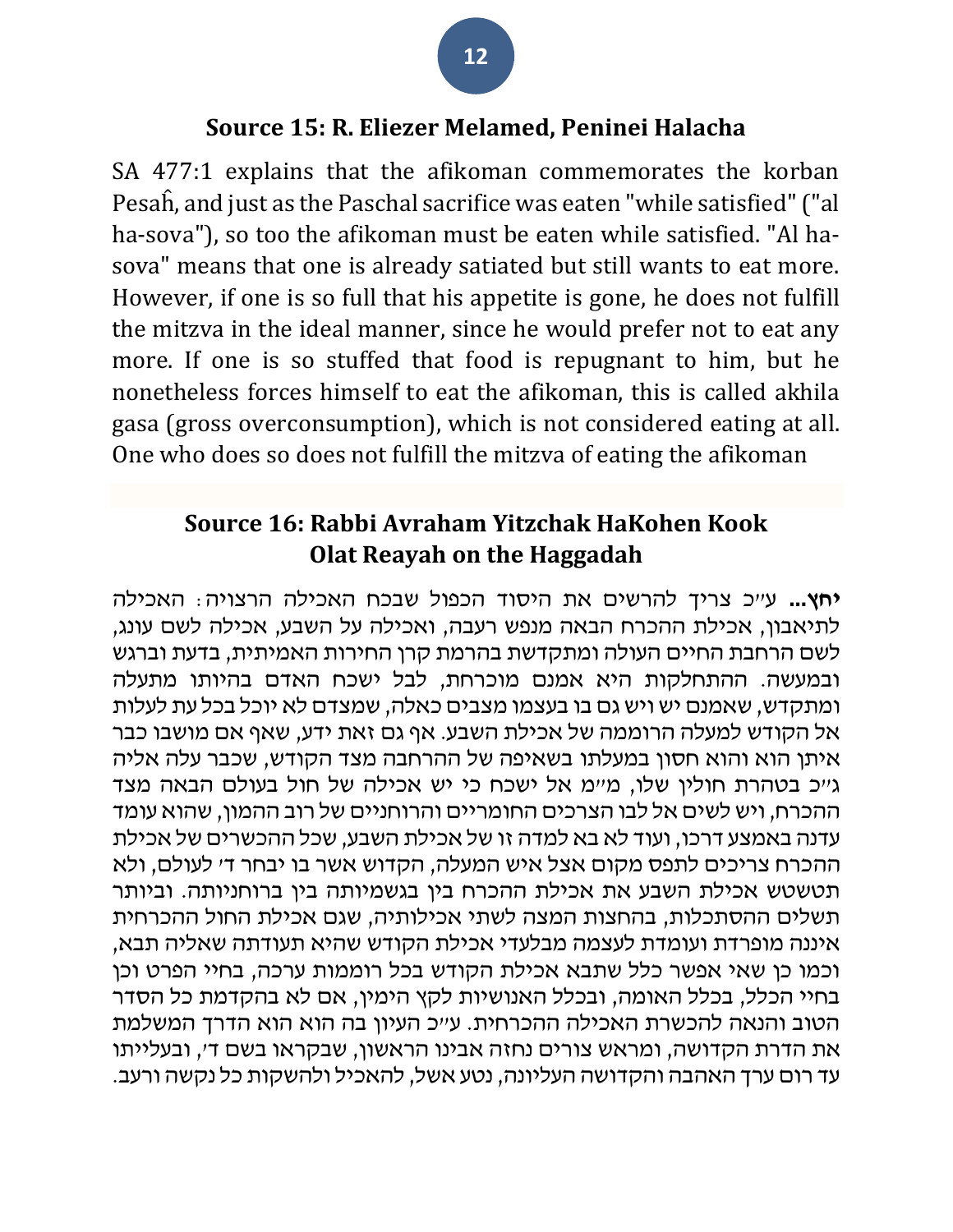כללו של דבר: משני מיני האכילות בהתאמתם תצא ההשלמה, הבאה מההערה של שתי המחציות, הערת יחץ.

Therefore, there is a need to impress upon ourselves the double foundation in the act of eating which is satisfactory to G-d: Eating for appetite, a necessary consumption which emerges from a hungry spirit, and eating for pleasure, for the sake of broadening life, which ascends and is sanctified with the raising of the radiance of true liberation, in intellect and emotion and deed. This division is required, lest a person forget, in the midst of his ascension and sanctification, that within himself still exist such situations as will prevent him from ascending into the exalted sanctity above which comes with eating at satiation. He should also know this, because even if his dwelling is still strong, and even if he is fortified in his ambition for a broadening of his sanctity, to which he has ascended by purifying his mundane aspects, still, he should not forget that there is yet mundane eating in this world, as a result of necessity. He should turn his attention to the material as well as spiritual needs of the community that is in the midst of its journey, and has not yet come to this concept of eating while satiated, that all the necessities of eating should hold a place in mind of the man of virtue, the sanctified person whom Hashem will choose forever. Satiated eating shouldn't blot out eating for appetite whether in its physicality or spirituality. And most of all, the splitting of the matzah into its two courses will complete the observation that the mundane necessary eating for appetite is not separated and doesn't stand apart from the sanctified eating which is its destiny to which it will come. And also, that it is completely impossible for sacred eating to come in all its exaltedness, in the life of the individual as well as in the life of the whole, in the whole nation, and in all humanity at the end of days, if not by beginning with all the good order and pleasure of training with necessary eating. Therefore, the contemplation of it, is the way that completes the splendour of its